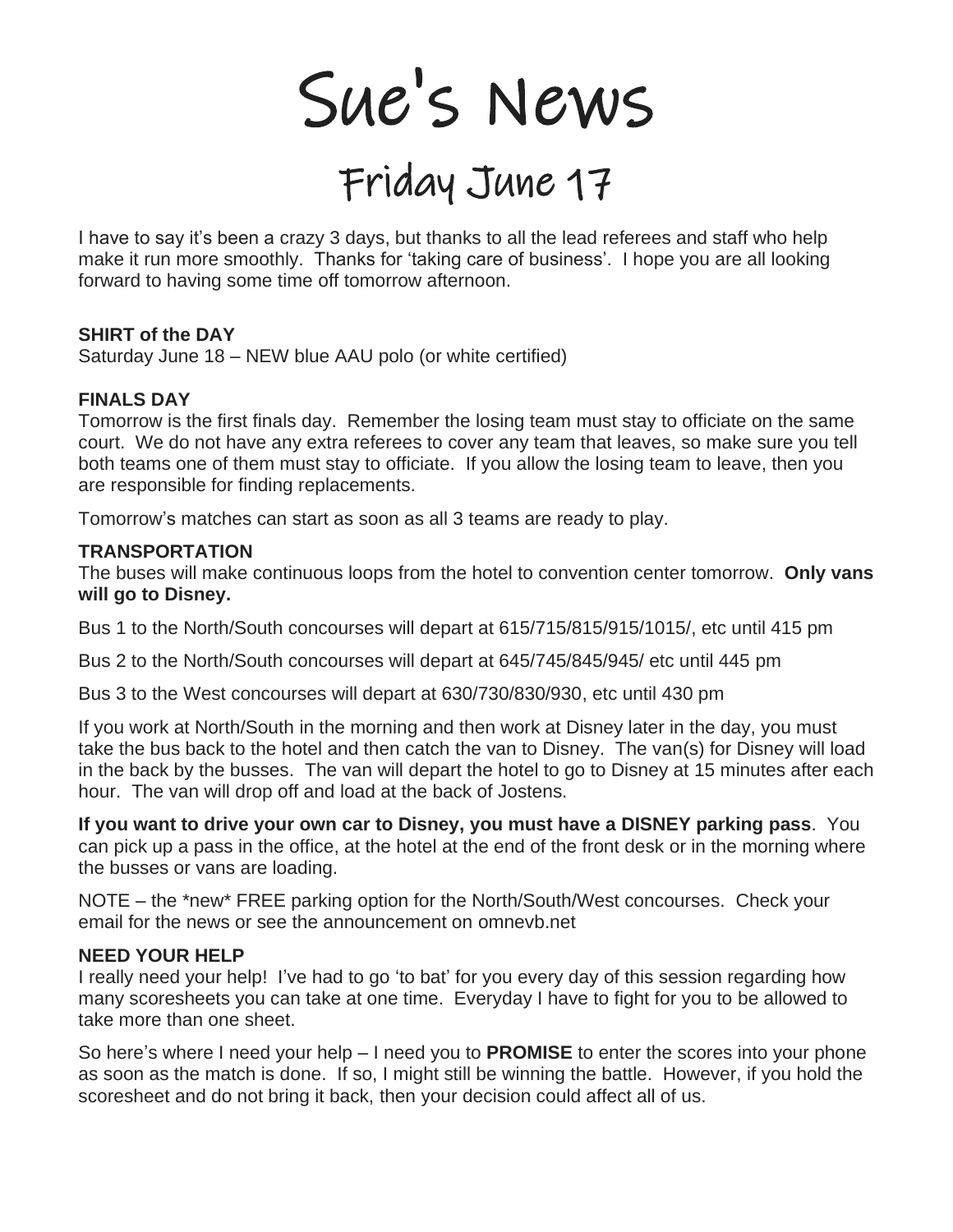I know you can do it. You do it every weekend, so why not continue to be the best at what you do?

Tomorrow, you must come back to get additional sheets and we know how long the walk is from some courts, so let's help each other out and enter the scores as soon as we can (or make the walk back to championship to get it entered). If you don't have a smartphone, have your partner do it or your friend next door. Just get it done!

### **TIME MANAGEMENT**

Time management! Time management! Time management! Do your captains meeting first and get the 4-4 warm-ups going. Do the roster check during warm-ups, not before. Every wasted minute adds up and accumulates and is the major reason courts run late.

### **REFEREE PROFESSIONALISM**

Even though it is the final day, we still have to remember our manners and treat coaches and players right. It is not necessary to belittle players or think we need to teach them how to play. You must maintain a professional demeanor before, during and after your match. We must follow the rules as they are written. We cannot put our own personal spin or interpretation on the written word.

# **CHAIRS AROUND THE COURTS**

It is not necessary to move chairs away from the courts more than one foot. Chairs are being moved too far from the court which then does not leave enough walkway between the chairs. It is not necessary for a referee to move chairs. And if the coach is moving the chairs, it not necessary for them to do that either.

# **CHECKOUT PROCEDURES**

Referees must ALL check out of the first session by verifying their match counts. The in-person checkout process will begin after 11 am. Match counts will NOT be updated until after 10 am. If you prefer to checkout in person, stop in the office sometime after 11 am or before you leave for the day. If you are at the WEST concourse or DISNEY, you may call the general office number.

If your match counts are correct according to the match counts posted on the website, you can use the online [Express Checkout](https://app.smartsheet.com/b/form/ba164bfdcb2a45bd8a67750e5065fe4f) form and you do not need to go to the office.

If you have a discrepancy, you must submit an [online request form](https://app.smartsheet.com/b/form/4c21d9af64a14f88b3405b22b673a492) noting the issue. Do NOT leave until you have been contacted with a resolution to your issue.

No referee should enter the assigning room unless you have been given permission.

If you are leaving at the end of this session, make sure you leave your nametag (for next year).

# **SECOND SESSION OFFICIALS REGISTRATION**

If you are coming in to start working in the second session, you can register at the convention center in the administrative office N322 anytime from 10:00 am – 5:00 pm. The office might be open a little after 5, but will be closed as soon as the last match is finished. If you do not make it to registration before 5, make sure you text the admin phone (531-375-8588) as soon as you arrive in the city, so we know you are here. You can then register before you start to work on Sunday morning. There will not be a pre-tournament officials meeting prior to the start of the second session. But all referees starting to work in the second session should watch the referee powerpoint and read the Points of Emphasis document that are posted on the website and reply to the specific email that you have read both documents.